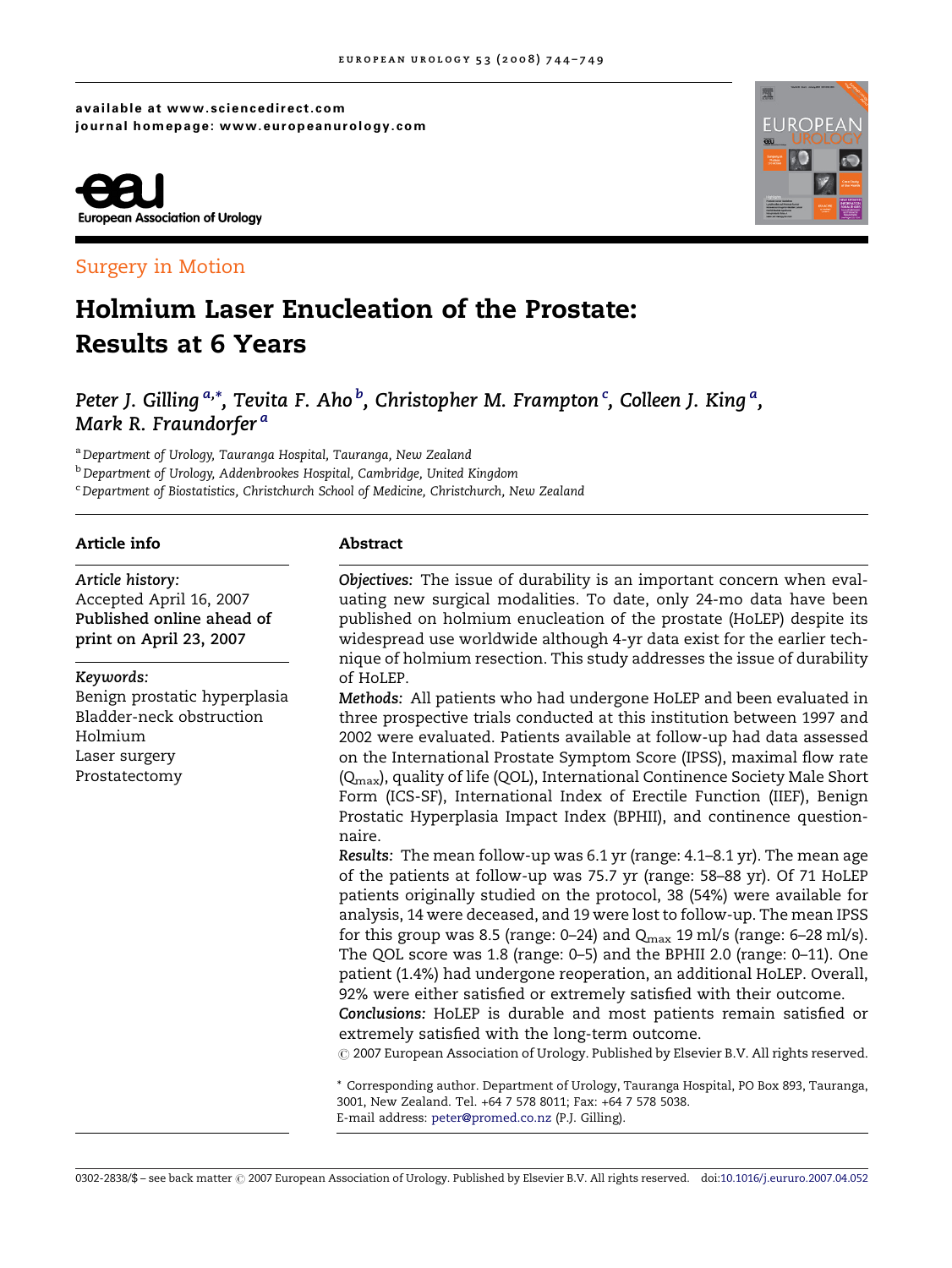#### <span id="page-1-0"></span>1. Introduction

Many minimally invasive procedures, including laser techniques, for the treatment of bladder outflow obstruction due to benign prostatic hyperplasia (BPH) have come and gone over the last 15 yr [\[1–4\].](#page-4-0) One of the main issues exposed with years of use of some of these techniques is the failure of the treatment over time and the need for retreatment. Other issues leading to the demise of these procedures include significant patient dissatisfaction with the early results (eg, irritative symptoms or prolonged catheterization), inefficiency of the primary treatment, reimbursement issues, and lack of ongoing support and marketing from the device manufacturer. Commercial issues notwithstanding, durability concerns often become the most important determinant of the ultimate survival of a given technique for the practising urologist.

Holmium laser prostatectomy has been around in various forms since 1994 [\[5\]](#page-4-0). In the quest for increasing efficiency and in the pursuit of improved outcomes, the procedure has evolved from a combination procedure (with neodymium:yttriumaluminum-garnet [Nd:YAG]), to an ablative procedure [\[6\]](#page-4-0), to excisional techniques involving resection of small fragments [\[7\],](#page-4-0) and most recently, anatomic enucleation of whole lobes [\[8\].](#page-4-0) Holmium laser enucleation of the prostate (HoLEP) has been performed since 1996 [\[9\]](#page-4-0) and has been adopted in many centers throughout the world [\[10–13\].](#page-4-0) Despite numerous single and multicenter studies documenting its efficacy and safety, the durability of HoLEP has not been properly studied.

This analysis of a cohort of closely scrutinized patients from a combination of three prospective studies serves to document the medium- to longterm outcome of this procedure.

#### 2. Methods

The patients and data out to 12 mo from the HoLEP arms from three published randomized trials [\[14–16\]](#page-4-0) were pooled to form the study population. The inclusion and exclusion criteria were similar for all patients apart from variable prostatic volume depending on the study: peak urinary flow rate measurement (Qmax) <15 ml/s, International Prostate Symptom Score (IPSS) of ≥8, postvoid residual (PVR) <400 ml, and Schaffer grade of  $\geq$ 2 on video urodynamics. Catheterized patients and those with previous prostatic or urethral surgery were excluded. All patients had an IPSS, single-question quality-of-life (QOL) score and Qmax measurement at all time points. Pressure–flow studies, residual volume estimates, and transrectal ultrasound (TRUS) measurements were performed at baseline and at 6 mo.

Attempts were then made to contact all these patients initially from the study database information, the national

Fig. 1 – A modified inner sheath (Storz) is used, which contains a metal insert to stabilize the laser fiber.

hospital database, or telephone book as a last resort. The case notes of patients who were deceased or were not contactable were screened to determine if any further urologic procedures had been performed.

All available patients at follow-up were interviewed and had an IPSS and QOL score, Q<sub>max</sub>, BPHII, continence assessment (including an International Continence Society Male Short Form [ICS-SF] questionnaire), International Index of Erectile Function (IIEF), and a general assessment including overall satisfaction.

#### 2.1. Procedure

A dedicated inner sheath incorporating a laser guide is used (Fig. 1) in the majority of cases (Storz 27040 XAL) in conjunction with a standard telescope bridge, 30° telescope, and 26F continuous flow resectoscope sheath. Alternatively, a dedicated combined bridge and inner sheath may be used (Olympus A21500A). A 550- $\mu$ m laser fiber is passed through a 6F ureteric catheter for further stability and secured by a Luer lock device. This is connected to a 100-W holmium



Fig. 2 – The mechanical morcellator uses reciprocating blades, an ergonomic hand piece, and a two-stage foot pedal attached to a controller box that contains a highpowered suction pump.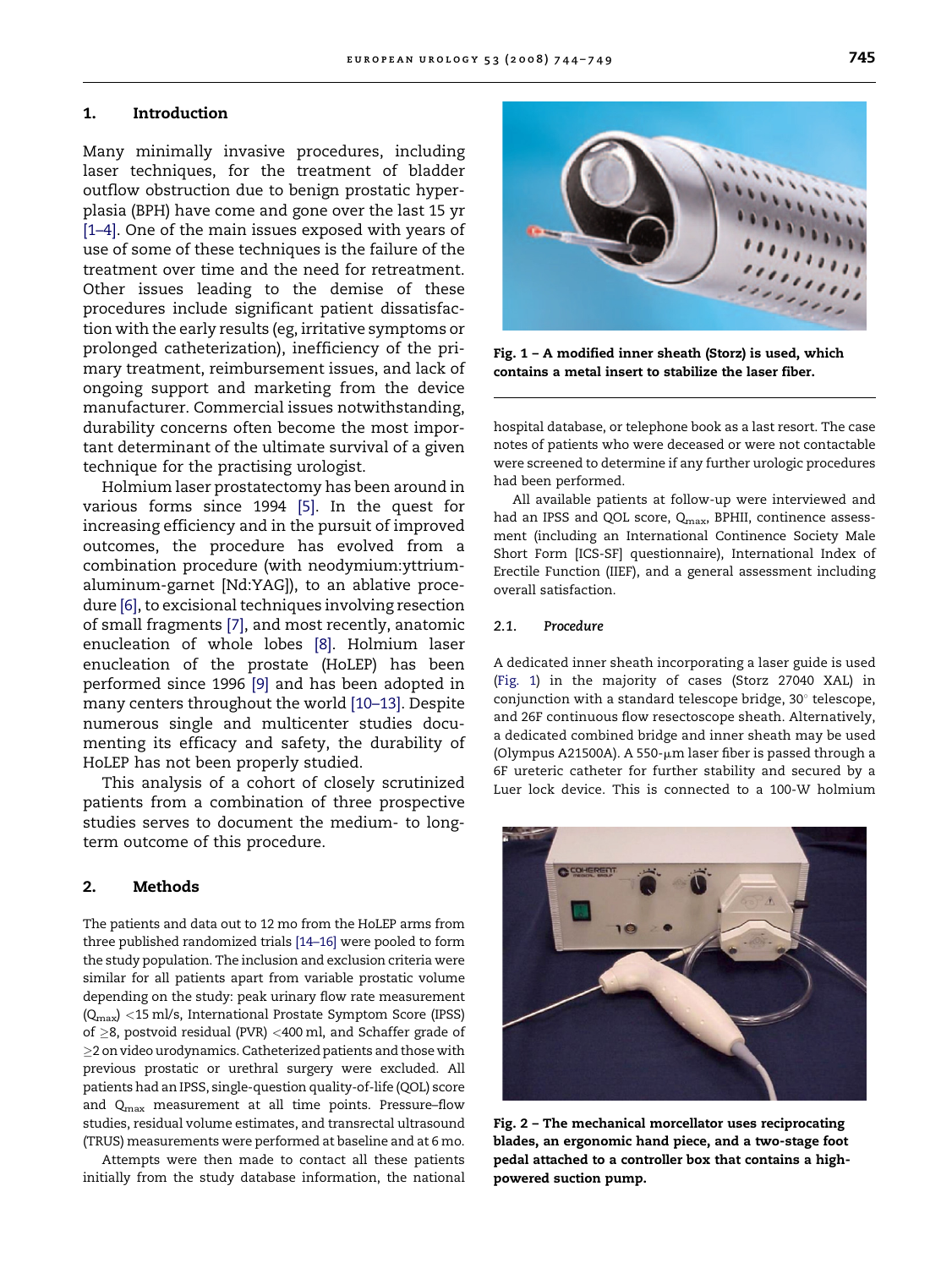Fig. 3 – Following bladder-neck incisions the median lobe is enucleated commencing at the verumontanum.

laser (VersaPulse, Lumenis, Yokneam, Israel). Morcellation takes place through a standard long nephroscope connected by an adaptor (Storz 27040 LB) to the resectoscope sheath. A soft-tissue morcellator ([Fig. 2\)](#page-1-0) is used to remove the tissue fragments from within the bladder (VersaCut<sup>TM</sup>, Lumenis).

#### 2.2. Technique

The technique of HoLEP has been described in detail elsewhere [\[17\].](#page-4-0) To summarize, the technique involves retrograde enucleation of the anatomic lobes of the prostate following triradiate bladder-neck incisions, which define the depth and extent of themedian and both lateral lobes (Fig. 3). The plane between the surgical capsule and adenoma is developed and maintained throughout the procedure. Careful hemostasis is obtained prior to morcellation. Once the lobes have been placed in the bladder, a mechanical morcellator extracts the tissue using reciprocating blades and high-powered suction (Fig. 4).

The data are presented as the mean  $\pm$  standard deviation (range). The values of the scores for IPSS, Q<sub>max</sub>, and QOL were compared at different time points (6 mo and 6 yr) using paired t tests. Associations among the variables at 6 yr were tested using correlation coefficients.

#### 3. Results

Of 71 eligible patients, 38 patients were available for analysis. A total of 19 patients could not be located and another 14 had died since their surgery.

Table 1 presents the preoperative demographic data of the original patient group ( $n = 71$ ); follow-up data are shown in [Table 2](#page-3-0). Perioperative data included an operating time of  $47 \pm 28.1$  min (range: 14–176 min), a pathology weight of tissue of  $27.2 \pm 25.2$  g (range: 2–152 g), and a hospital stay of  $24.8 \pm 17.4$  h (range: 7–120 h). Two (2.8%) of the patients had an incidental carcinoma found.

At 6 mo, the TRUS volume had fallen to 27.2  $\pm$ 9.5 ml (range: 11–54 ml), a reduction of 54% ( $n = 55$ ). The prostate-specific antigen (PSA) value had fallen to  $1.8 \pm 1.3 \mu$ mol/l (range: 0.1–13.3  $\mu$ mol/l), a decrease of 61% (n = 34). The PVR was  $33.3 \pm 34.9$  ml (range: 0–173 ml) and the maximum detrusor pressure during voiding (Pdet<sub>max</sub>) at the 6-mo urodynamic

|  |  | Table 1 - Preoperative demographic data |  |  |
|--|--|-----------------------------------------|--|--|
|--|--|-----------------------------------------|--|--|

| Age, yr                                  | 69.1 $\pm$ 9.0 (45-84)   |  |  |
|------------------------------------------|--------------------------|--|--|
| <b>IPSS</b>                              | $25.7 \pm 5.9$ (14-35)   |  |  |
| QOL score                                | $4.9 \pm 1.0$ (1-6)      |  |  |
| Peak flow rate $(Q_{\text{max}})$ , ml/s | $8.1 \pm 2.7$ (2-14)     |  |  |
| TRUS volume, ml                          | $58.5 \pm 31.0$ (14-152) |  |  |
| Postvoid residual, ml                    | $105.0 \pm 81.9$ (5-380) |  |  |
| Pdet <sub>max</sub> , cm $H_2O$          | $73.7 \pm 25.4$ (43-145) |  |  |
| Schaefer grade                           | $3.4 \pm 1.2$ (2-6)      |  |  |
| PSA, µmol/l                              | $4.6 \pm 5.2$ (0.3-24.8) |  |  |

IPSS = International Prostate Symptom Score; QOL = quality of life;  $TRUS = transrectal$  ultrasound; Pdet<sub>max</sub> = maximum detrusor pressure during voiding; PSA = prostate-specific antigen.

Fig. 4 – A mechanical morcellator is used to extract the tissue fragments.



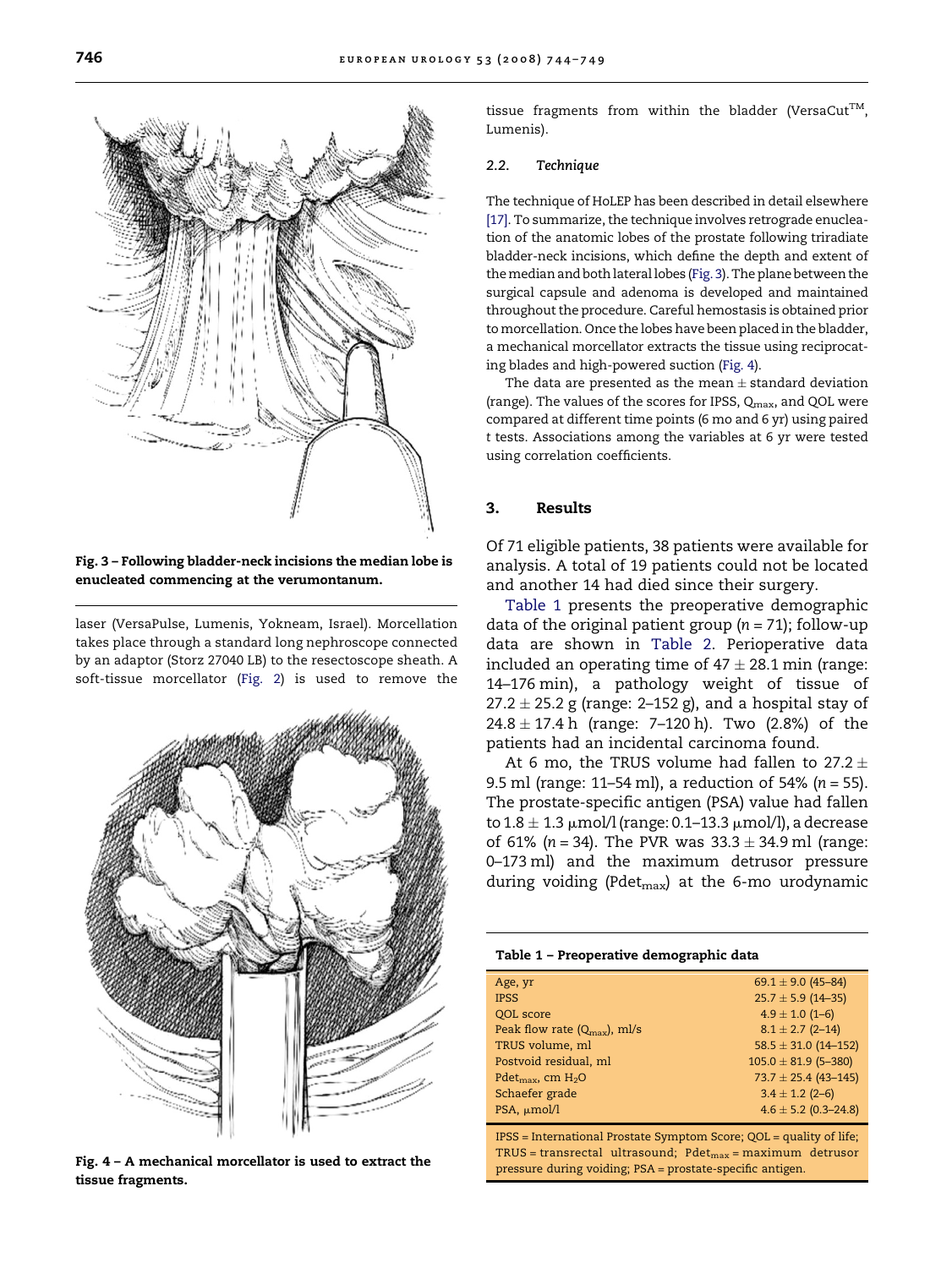|                                                                                                           | Preoperative $(n = 71)$                                               | 1 mo $(n = 68)$                                                      | 3 mo ( $n = 65$ )                                                    | 6 mo ( $n = 60$ )                                                   | 12 mo $(n = 59)$                                                     | 6 yr $(n = 38)$                                                     |
|-----------------------------------------------------------------------------------------------------------|-----------------------------------------------------------------------|----------------------------------------------------------------------|----------------------------------------------------------------------|---------------------------------------------------------------------|----------------------------------------------------------------------|---------------------------------------------------------------------|
| <b>IPSS</b><br>QOL score<br>$Q_{\rm max}$ , ml/s                                                          | $25.7 \pm 5.9$ (14-35)<br>$4.9 \pm 1.0$ (1-6)<br>$8.1 \pm 2.7$ (2-14) | $9.7 \pm 6.7$ (0-30)<br>$2.7 \pm 1.9$ (0-6)<br>$20.3 \pm 9.0$ (4-50) | $7.9 \pm 6.1$ (0-31)<br>$1.9 \pm 1.7$ (0-6)<br>$20.7 \pm 9.6$ (3-52) | $7.5 \pm 5.8$ (0-26)<br>$1.7 \pm 1.3$ (0-6)<br>$23 \pm 10.7$ (5-65) | $6.6 \pm 6.4$ (0-31)<br>$1.6 \pm 1.2$ (0-6)<br>$20.9 \pm 7.6$ (6-38) | $8.5 \pm 6.3$ (0-24)<br>$1.8 \pm 1.6$ (0-6)<br>$19 \pm 11.2$ (6-61) |
| IPSS = International Prostate Symptom Score; QOL = quality of life; $Q_{\text{max}}$ = maximum flow rate. |                                                                       |                                                                      |                                                                      |                                                                     |                                                                      |                                                                     |

<span id="page-3-0"></span>Table 2 – Follow-up data on available patients

Table 3 – International Index of Erectile Function scores at 6 yr postoperatively

| Erectile function        | $9.6 \pm 7.1$ (1-25) |
|--------------------------|----------------------|
| Intercourse satisfaction | $2.4 \pm 3.5$ (0-12) |
| Orgasmic function        | $2.6 \pm 3.3$ (0-10) |
| Sexual desire            | $5.2 \pm 2.5$ (0-8)  |
| Overall satisfaction     | $4.8 \pm 2.6$ (0-8)  |
|                          |                      |

study was  $26.1 \pm 12.9$  cm H<sub>2</sub>O (range: 5–45 cm H<sub>2</sub>O) with a mean Schaefer grade of 0.5 (range: 0–2).

The mean follow-up for the current analysis was  $6.1 \pm 1.43$  yr (range: 3.8–8.9 yr) and the patient age at follow-up was  $75.3 \pm 8.7$  yr (range: 57–88 yr). The BPHII was  $2.0 \pm 3.2$  (range: 0-11) at this assessment. The IPSS, QOL score, and BPHII were all highly significantly correlated ( $p < 0.001$ ) in these patients, for example, QOL score and BPHII,  $r = 0.815$ . The IPSS, QOL, and  $Q_{\text{max}}$  data were compared at 6 mo and 6 yr to further assess durability (ie, the stability of each parameter). No significant differences were found for each parameter between each time point apart from the  $Q_{\text{max}}$  values between 6 mo and 6 yr ( $p = 0.004$ ).

Thirty-five 35 (92%) of the 38 patients were satisfied or extremely satisfied with the surgery overall. Of the dissatisfied patients, one had required revision surgery (HoLEP), one had symptoms that were unchanged, and one had mixed stress and urge incontinence.

Incontinence of some kind occurred in eight (21%) patients at follow-up, three with urge, four with mixed, and one with stress by symptoms. The ICS incontinence score I1–I6 was  $2.6 \pm 2.7$  (range: 0–10) and the voiding score V1–5 was  $4.6 \pm 4.4$  (range: 0– 18). The ICS QOL score was  $0.7 \pm 1.0$  (range: 0–3).

The current sexual function as measured by the IIEF is listed in Table 3. The reported incidence of retrograde ejaculation was 25 of 33 (76%) sexually active patients. Only one patient (1.4%) of the original cohort had required reoperation (HoLEP), 5 yr after the original procedure. One patient had required an urethrotomy at 6 mo.

#### 4. Discussion

''Monopolar'' transurethral resection of the prostate (TURP) in various forms has been the predominant

procedure performed worldwide over the past 50 yr. Despite this, only a handful of studies have prospectively documented the medium- and longterm efficacy of the technique. Most studies have provided retrospective data of variable quality [\[18\].](#page-4-0)

As a new surgical modality, many issues including feasibility, safety, and cost effectiveness have needed to be addressed for HoLEP [\[9–14,19\]](#page-4-0). The learning curve, use in different patient groups, comparison to open prostatectomy, and sexual function have also been studied in detail [\[20–24\]](#page-5-0). Efficacy, including changes in symptoms, flow rates, and QOL have been studied in detail for this procedure but only to 24 mo postoperatively [\[23,25\]](#page-5-0). The present study documents a 6-yr followup in a well-characterized cohort of urodynamically obstructed patients and includes assessments of current continence and sexual function.

The reoperation rate of 1.4% (one patient) is robust because the records of patients lost to followup were also retrieved to determine whether any operative intervention had been undertaken. This compares well with TURP data where a reoperation rate of 3–8% (1–2%/yr) is currently accepted [\[18,26\]](#page-4-0). This improvement is most likely due to the more complete adenoma removal with anatomic enucleation. The significant fall in  $Q_{\text{max}}$  value to 19 ml/s in matched patients at 6 yr from the 6-mo value (23 ml/s) is therefore unlikely to represent regrowth of prostatic tissue because the symptom and QOL scores are maintained and the patients remain satisfied with their surgery. Age-related deterioration of bladder function is a likely contributor to this flow rate alteration because all patients were urodynamically unobstructed at 6 mo and the  $Q_{\text{max}}$ value is similar to that at 12 mo (20.9 ml/s). Although this is a well-documented cohort of patients, the relatively small sample size, protocol-defined inclusion criteria, and significant drop-out rate mean that the results may not be fully generalizable to an unselected population.

Both incontinence and voiding as measured by the ICS-SF questionnaire (IS and VS scores) compare favorably with TURP data from historical controls [\[27\]](#page-5-0) and the global impact of urinary symptoms (BPHII) at 2.0 is similar to that expected following successful BPH treatment [\[28\]](#page-5-0). The erectile function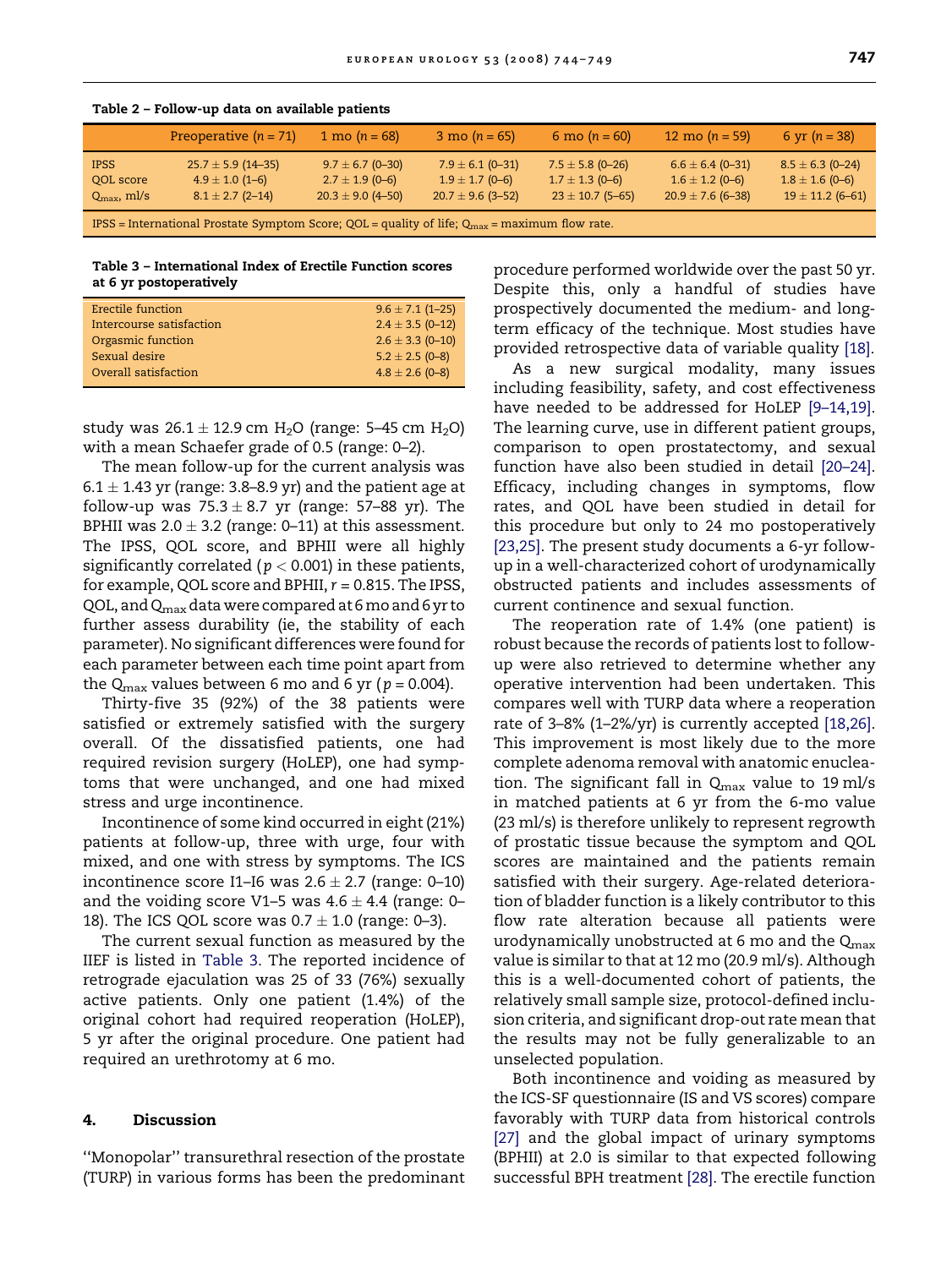<span id="page-4-0"></span>score of the IIEF at 9.6 implies that overall this group of men had severe erectile dysfunction likely due to their advanced age [\[29\].](#page-5-0)

HoLEP represents a paradigm shift in the endoscopic management of BPH in that the adenoma is approached from the apex and enucleated intact rather than being removed in a piecemeal fashion commencing at the bladder neck as occurs with TURP. In that way it is analogous to open prostatectomy, which is considered the standard for relief of bladder outflow obstruction due to BPH. Further improvements in instrumentation and in particular morcellation will be necessary to improve on the excellent results already being achieved in many institutions worldwide. This study documents the long-term results of this procedure.

#### Conflicts of interest

The authors have nothing to disclose.

#### Appendix A. Supplementary data

Supplementary data associated with this article can be found, in the online version, at [doi:10.1016/](http://dx.doi.org/10.1016/j.eururo.2007.04.052) [j.eururo.2007.04.052](http://dx.doi.org/10.1016/j.eururo.2007.04.052) and via [www.europeanurology.](http://www.europeanurology.com/) [com](http://www.europeanurology.com/). Subscribers to the printed journal will find the supplementary data attached (DVD).

### References

- [1] Costello AJ, Bowsher WG, Bolton DM, Braslis KG, Burt J. Laser ablation of the prostate in patients with benign prostatic hyperplasia. BJU Int 1992;69:603–8.
- [2] Keoghane SR, Lawrence KC, Gray AM, et al. A double-blind randomized controlled trial and economic evaluation of transurethral resection vs contact laser vaporization for benign prostatic enlargement: a 3-year follow-up. BJU Int 2000;85:74–8.
- [3] Liedberg F, Adell L, Hagberg G, Palmqvist IB. Interstitial laser coagulation versus transurethral resection of the prostate for benign prostatic enlargement—a prospective randomized study. Scand J Urol Nephrol 2003;37:494–7.
- [4] van Melick HH, van Venrooij GE, Boon TA. Long-term follow-up after transurethral resection of the prostate, contact laser prostatectomy, and electrovaporization. Urology 2003;62:1029–34.
- [5] Gilling PJ, Cass CB, Malcolm AR, Fraundorfer MR. Combination holmium and Nd:YAG laser ablation of the prostate: initial clinical experience. J Endourol 1995; 9:151–3.
- [6] Mottet N, Anidjar M, Bourdon O, et al. Randomized comparison of transurethral electroresection and holmium:

YAG laser vaporization for symptomatic benign prostatic hyperplasia. J Endourol 1999;13:127–30.

- [7] Gilling PJ, Mackey M, Cresswell M, Kennett K, Kabalin JN, Fraundorfer MR. Holmium laser versus transurethral resection of the prostate: a randomized prospective trial with 1 year follow-up. J Urol 1999;162:1640–4.
- [8] Naspro R, Freschi M, Salonia A, et al. Holmium laser enucleation versus transurethral resection of the prostate. Are histological findings comparable? J Urol 2004; 171:1203–6.
- [9] Gilling PJ, Kennett K, Das AK, Thompson D, Fraundorfer MR. Holmium laser enucleation of the prostate (HoLEP) combined with transurethral tissue morcellation: an update on the early clinical experience. J Endourol 1998; 12:457–9.
- [10] Moody JA, Lingeman JE. Holmium laser enucleation of the prostate with tissue morcellation: initial United States experience. J Endourol 2000;14:219–23.
- [11] Kuntz RM, Ahyai S, Lehrich K, Fayad A. Transurethral holmium laser enucleation of the prostate versus transurethral electrocautery resection of the prostate: a randomized prospective trial in 200 patients. J Urol 2004; 172:1012–6.
- [12] Elzayat EA, Elhilali MM. Holmium laser enucleation of the prostate (HoLEP): the endourologic alternative to open prostatectomy. Eur Urol 2006;49:87–91.
- [13] Montorsi F, Naspro R, Salonia A, et al. Holmium laser enucleation versus transurethral resection of the prostate: results from a 2-center prospective randomized trial in patients with obstructive benign prostatic hyperplasia. J Urol 2004;172:1926–9.
- [14] Tan AHH, Gilling PJ, Kennett KM, Frampton C, Westenberg AM, Fraundorfer MR. A randomized trial comparing holmium laser enucleation of the prostate with transurethral resection of the prostate for the treatment of bladder outlet obstruction secondary to benign prostatic hyperplasia in large glands (40 to 200 grams). J Urol 2003; 170:1270–4.
- [15] Aho TF, Gilling PJ, Kennett KM, Westenberg AM, Fraundorfer MR, Frampton CM. Holmium laser bladder neck incision versus holmium laser enucleation of the prostate for prostates less than 40 grams: a randomized trial. J Urol 2005;174:210–4.
- [16] Neill MG, Gilling PJ, Kennett KM, et al. Randomized trial comparing holmium laser enucleation of prostate with plasmakinetic enucleation of prostate for treatment of benign prostatic hyperplasia. Urology 2006;68: 1020–4.
- [17] Tan A, Gilling P. Holmium laser prostatectomy. In: Smith AD, Badlani GH, Bagley DH, et al., editors. Smiths textbook of endourology. ed. 2. Hamilton: BC Decker; 2007. p. 639– 43.
- [18] Reich O, Gratzke C, Stief CG. Techniques and long-term results of surgical procedures for BPH. Eur Urol 2006; 49:970–8.
- [19] Salonia A, Suardi N, Naspro R, et al. Holmium laser enucleation versus open prostatectomy for benign prostatic hyperplasia: an inpatient cost analysis. Urology 2006; 68:302–6.